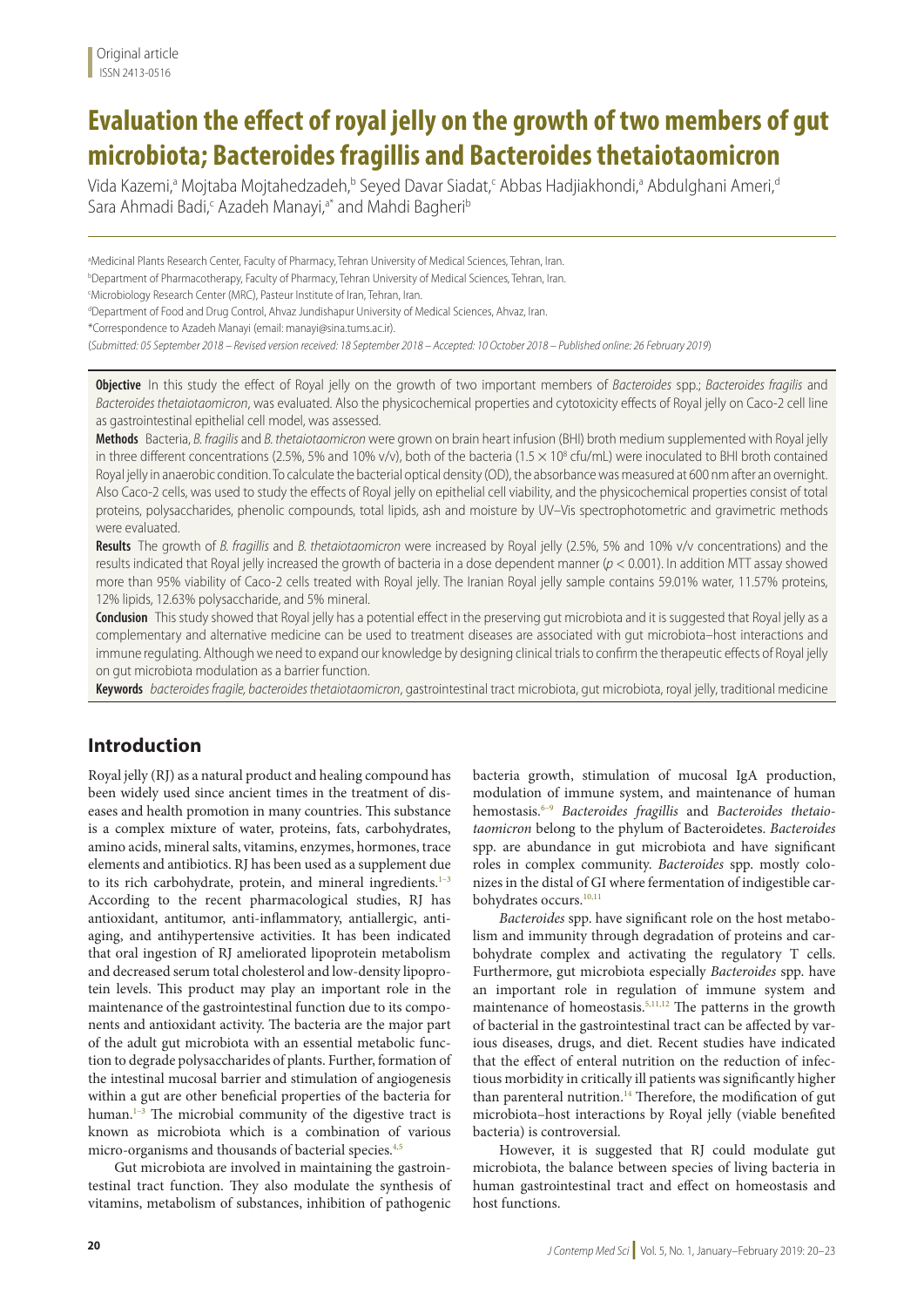In this study the physicochemical properties of Iranian Royal jelly and its effect on the growth of *B. fragillis* and *B. thetaiotaomicron*, as important parts of gastrointestinal microbiota and also the cytotoxicity effect of Royal jelly on Caco-2 cell line as gastrointestinal epithelial cell model evaluated.

# **Materials and Methods**

## *Evaluation the Physiochemical Properties of Royal Jelly*

### *Royal jelly preparation*

Freshly harvested Royal jelly applied from beekeepers of Damavand reign, Tehran province (35.7013° N, 52.0586° E) was used.

### *Royal jelly composition*

The composition of RJ is depended on seasonal and regional conditions; 100 mg of RJ sample were put on small amount of water and to dissolve using ultrasonic homogenizer, subsequently the volume reached to 100 mL with deionized water in a volumetric flask to obtain concentration of 1 mg/mL. Total phenol was measured using UV–Vis spectrometer (Optizen, Korea) according to the method of Folin–Ciocalteau.15 The total polysaccharide was analyzed using UV–Vis spectrometer (Optizen, Korea) according to the previous study conducted by Vazirian et al.<sup>16</sup> Bradford method was applied to determine total protein content of the sample spectrophotometrically.<sup>17</sup> Total lipid was measured based on the described method by Müller et al. (2000).<sup>18</sup> Moisture and ash content of the sample was measured according to the previous study conducted by Horwitz and Latimer (2000).<sup>19</sup>

### *Evaluation the Cytotoxicity Effect of Royal Jelly*

#### *Cell culture*

The human epithelial cell line IBRC C10094 Caco-2 was purchased from Iranian Biological Resource Center. The cells were grown in Dulbecco's modified eagle medium (high glucose; Gibco™, USA), supplemented with 10% fetal bovine serum (Gibco™, USA), 1% penicillin/streptomycin (Gibco™, USA) and incubated at 37°C in a 5%  $\text{CO}_2$  atmosphere. Cells were routinely subcultured every 3 or 4 days by trypsinization until they reached approximately 80% confluence.<sup>20</sup>

### *MTT assay*

Caco-2 cells were cultured at the density of  $2 \times 10^4$  cell/well in a 96-well culture plate and incubated overnight, before RJ treatment. Cells were treated with RJ and incubated for 24 h. Then, the cell culture medium was changed. Cells were incubated with 100 µL MTT contained medium for 4 h, the medium was removed and then 100 µL DMSO was added. The absorbance was measured at 550 nm, using a microplate spectrophotometer (Epoch<sup>TM</sup>, USA).<sup>20</sup>

### *Evaluation the Effect of Royal Jelly on Bacterial Growth*

#### *Bacterial strains and growth condition*

*Bacteroides fragillis* ATCC 23745 and *B. thetaiotaomicron* ATCC 10774 were grown on blood agar plates containing brain heart infusion (BHI) broth supplemented with hemin (5 µg/mL) and menadione (1 µg/mL). Incubation performed at 37°C under anaerobic conditions provided 80%  $\mathrm{N}_2$ , 10% CO<sup>2</sup>, and 10%  $\text{H}_{2}$  atmosphere.<sup>21</sup>

*Treatment bacteria with medium contained Royal jelly* Samples of RJ solution were prepared by deionized distilled water. Sterilization of RJ solution was performed using a 0.22-µm pore size polyvinylidene difluoride filter (Millipore, Billerica, MA, USA). This sterile solution was aseptically added to BHI broth at different concentrations (2.5%, 5% and 10% v/v). After preparation of  $1.5 \times 10^8$  cfu/mL bacterial suspension, 100 µL of *B. fragillis* and *B. thetaiotaomicron* suspension were inoculated to BHI broth and RJ contained BHI broth. Incubation was performed overnight in anaerobic condition. Finally, the bacterial optical density was calculated by measuring the absorbance at 600 nm after an overnight.

### *Ethics Statement*

This work was part of the research that has been performed in accordance with the ethical rules of the Helsinki Declaration and all the experiments and procedures used in this research were approved by the Ethics Committee of Tehran University of Medical Sciences (No.IR.TUMS. REC.1395.2643).

### *Statistical Analysis*

Significant differences between groups were determined by one-way ANOVA followed by Tukey's post-hoc test for multiple comparisons. The level of statistical significance was *p* < 0.05.

# **Results**

The obtained data showed that the total amounts of phenol and polysaccharide in Iranian Royal jelly sample were 21.99 **±** 0.41 µg/mg GAE and 12.63%, respectively. The contents of lipid and protein were 12% and 11.57%. The moisture of Royal jelly was 59.01% and the amount of ash was 0.1% (Table 1). The results demonstrated that the growth of both the bacteria were increased by RJ supplementation (Table 2). The growth of *B. fragillis* and *B. thetaiotaomicron* exposed to all concentration of RJ increased in comparison with control group. This product induced growth of *B. fragillis* higher than *B. thetaiotaomicron* in all of the tested concentrations. RJ with concentration of 2.5% versus 5% of RJ significantly increased the growth of *B. fragillis* (OD; 0.330 **±** 0.045, 0.610 **±** 0.098, respectively) and *B. thetaiotaomicron* (OD; 0.299 **±** 0.060, 0.518 **±** 0.100, respectively). The results also indicated that there was a significant difference between the growth of *B. fragillis* (OD; 1.020 **±** 0.360) and *B. thetaiotaomicron* (OD; 0.751 **±** 0.250) exposed to RJ at a concentration of 10% v/v in comparison with the growth of them exposed to RJ at concentration of 5% v/v (*p* < 0.001, <0.01, respectively).

The MTT assay indicated that RJ had no cytotoxicity effect on Caco-2 cells after 24 h. The cell growth inhibition values for RJ against Caco-2 cells were 5% after 24 h. Result of this study showed that this substance did not reduce cell viability.

| Table 1. The chemical composition of Iranian Royal jelly                  |  |                                                                                                                                      |  |                |  |     |  |  |  |
|---------------------------------------------------------------------------|--|--------------------------------------------------------------------------------------------------------------------------------------|--|----------------|--|-----|--|--|--|
| Phenol                                                                    |  | Polysaccharide Protein                                                                                                               |  | Lipid Moisture |  | Ash |  |  |  |
|                                                                           |  | $21.99 \pm 0.41^{\circ}$ $12.63 \pm 0^{\circ}$ $11.57 \pm 0^{\circ}$ $12.00 \pm 0^{\circ}$ 59.01 $\pm 0^{\circ}$ 0.1 $\pm 0^{\circ}$ |  |                |  |     |  |  |  |
| <sup>a</sup> Microgram per milligram Gallic acid equivalent.<br>$hD$ (0/) |  |                                                                                                                                      |  |                |  |     |  |  |  |

b Percentage (%).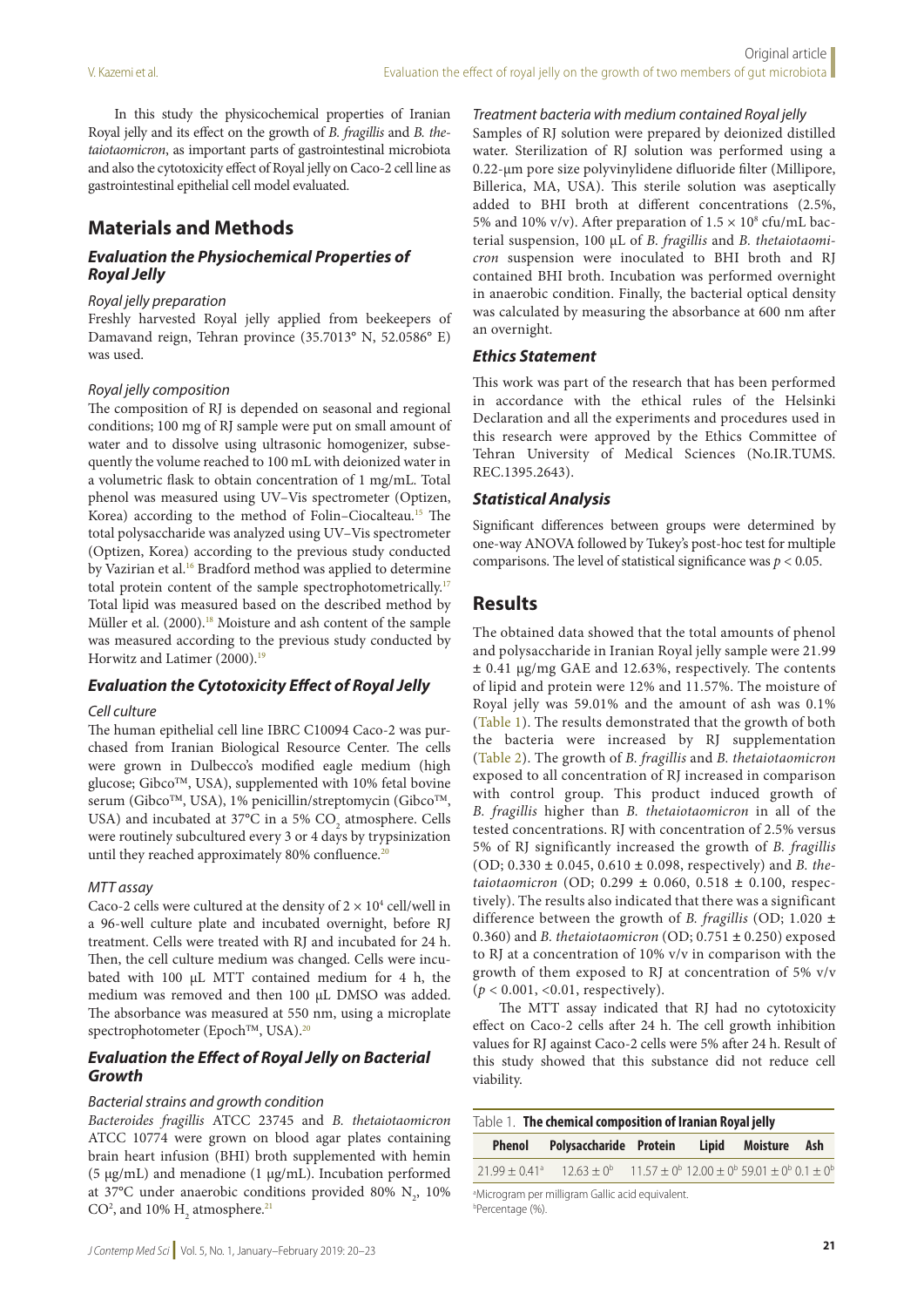| <b>Bacterial strain</b> | Control         | Royal jelly concentration (%v/v) |                    |                                 |  |
|-------------------------|-----------------|----------------------------------|--------------------|---------------------------------|--|
|                         |                 | 2.5                              |                    | 10                              |  |
| B. fragillis            | $0.102 + 0.020$ | $0.330 + 0.045$ <sup>*</sup>     | $0.610 + 0.098***$ | $1.020 + 0.360***$ , 11, \$\$\$ |  |
| B. thetaiotaomicron     | $0.116 + 0.020$ | $0.299 + 0.060^*$                | $0.518 + 0.100***$ | $0.751 + 0.250***$ , + 5.58     |  |

Table 2. **The effect of different concentrations (OD) of Royal jelly on the growth of** *B. fragillis* **and** *B. thetaiotao- micron* **versus control (non-exposed bacteria to RJ)**

\* Significant difference between the control versus others.

† Significant difference between bacteria exposed to RJ 2.5% versus bacteria exposed to other concentrations.

§ Significant difference between bacteria exposed to RJ 5% versus bacteria exposed to RJ 10%.

# **Discussion**

The present findings indicated that RJ could increase the bacterial growth with no cytotoxicity effect on Caco-2 cells. Intestinal epithelial cells are the interface between gut microbiota and host interactions. Therefore, the effect of Royal jelly on Caco-2 cell viability (a human intestinal epithelial cell model) was evaluated. According to our findings, Iranian RJ contains 59% water, 11.57% proteins, 12% lipids, and up to 12.63% polysaccharide. Similar to our study, Johansson (1995) indicated that the moisture of RJ was near to 60%. It was also indicated that RJ contained 12% proteins, 7.6% lipids, and up to 18% polysaccharide.<sup>11</sup> Compared with Johansson's (1995) study, the amount of protein and polysaccharide in our study was low. While, higher lipid contents in the RJ samples was observed in this study.

Another study indicated that RJ from different ecosystems in South America to Europe has the wider standard ranges of components (60–70% water, 8–18% proteins, 9–18% total polysaccharide, 3–11% lipids and 0.3–0.5% ash). The findings of this study also were comparable with those examined samples of different origins. The amount of ash in the sample of our study was lower (0.1%) than those reported previously.12,13 The amount of phenolic compounds in our sample was near to the findings of Nagai and Inoue (21.2 μg/mg) and Nabas et al. (23.3 μg/mg).<sup>11,13</sup> Several factors including the plants species, health of the plant, season, and environmental factors can affect the amount of phenolic compounds in RJ.14

The main biological and pharmacological activities (antioxidant, immunomodulation and anti-inflammatory effects) of natural antioxidants may be related to their phenolic constituents. It has been suggested that consuming foods rich in phenolic compounds can increase the population of *Bacteroides* in the gastrointestinal tract (GIT). Therefore, Iranian RJ could be effective for modulation of several functional organs such as gastrointestinal tract. The GIT contains many important beneficial microbes. For example, *Bacteroides* spp. are one of the micro-organisms present primarily for the sustenance of a healthy GI system.<sup>19</sup> The biological activity and development of this bacterium is further enhanced in the presence of phenolic compounds.<sup>19</sup> Some *in vitro* and *in vivo* experimental studies on polyphenolic compounds have reported that these compounds hastened the growth of *Lactobacillus* and *Bacteroides* and catalyze their probiotic potency in the GIT.20 Under *in vitro* conditions, polyphenolic compounds promoted the increase in the numbers of *Bacteroides* by 10–100-folds, which was beneficial for the intestinal microbiota. Increasing in *Bacteroides* leads to a decrease in the formation of ammonia,

skatoles and harmful amine procarcinogens in the large intestine, and reduce acid production that raises fecal pH.21 Since microbiota growth was relatively unaffected by most of the aromatic compounds tested, probiotic colonization in the intestine should continue in the presence of phenolic compounds so as to improve the intestinal microbial balance and inhibit pathogen growth. Previous research has demonstrated that consumption of other plants rich in polyphenolic compounds such as green tea selectively promotes the growth of *Bacteroides* in the gut wall.<sup>18</sup> This data demonstrated that RJ contains a high percent of phenolic compounds. However, phenolic compounds increase the growth of intestinal bacteria; antimicrobial activities of polyphenols have been demonstrated.<sup>21</sup> The level of inhibition varies depending on the bacterial species, the chemical structure of the compound and phenolic concentration. Findings of this study showed that RJ could change the bacterial growth. This effect may be related to the RJ concentrations and the bacterial species. It has been known that, gastrointestinal microbiota composition has significant roles in the determination of health and disease states.13 As well as scrutiny gut microbiota pattern in conduct an investigation and preclinical studies can be helped in understanding the processes of maintaining gut microbiota by supplementation and prescription of some natural products such as Royal jelly in preserving gut microbiota, especially in ill patients undergoing intensive care and receiving medication and variety of drugs with a microbiota weakening effect. This study was designed based on research to recognizing ways to reinstate gut microbiota composition and results were showed that RJ has a potential effect in the preserving and energy conversation of gut microbiota to improve human health as a defense barrier, and also Royal jelly can be used to formulating preparations for treatment diseases and maintaining health situation. Although this assumption needs to expand our knowledge about the mechanism of effects caused by Royal jelly on the common microbial community includes pathogens and friendly micro-organisms of healthy voluntaries and patients, by designing clinical trials to confirm the preliminary obtained results on the therapeutic effects of Royal jelly on gut microbiota modulation as a barrier function.

# **Conclusion**

According to the importance of *Bacteroides* spp. in gut microbiota–host interactions, it is suggested that gastrointestinal microbiota pattern could be changed by Royal jelly supplementation in patients receiving variety of drugs with a gut microbiota weakening side effects. Finding of this work indicated that RJ has a potential effect in the growth of gut microbiota